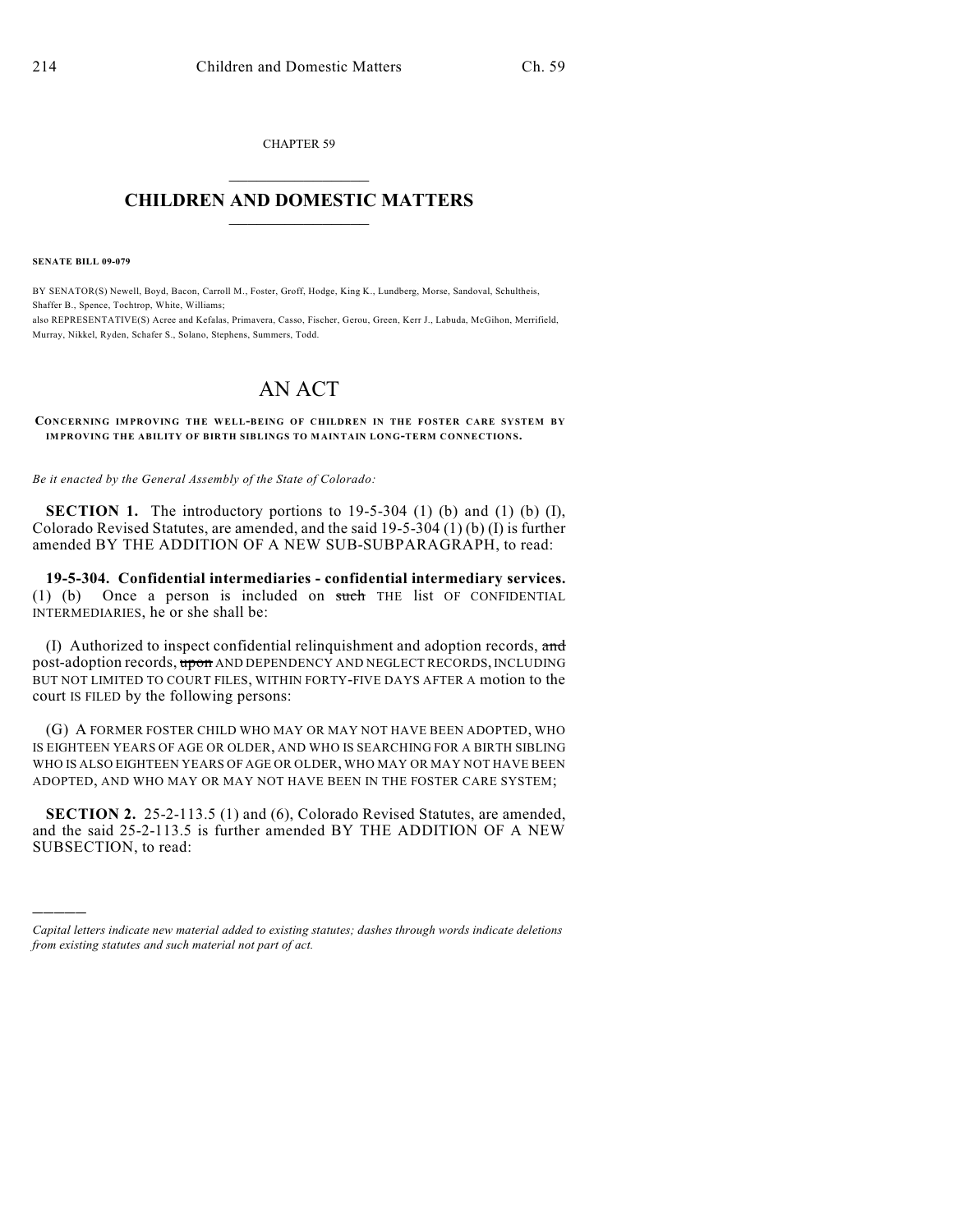**25-2-113.5. Limited access to information upon consent of all parties voluntary adoption registry.** (1) Adoption is based upon the legal termination of parental rights and responsibilities of birth parents and the creation of the legal relationship of parent and child between an adoptee and his OR HER adoptive parents. Under current laws and the social premises underlying adoption, the general assembly has been charged with the duty to preserve the right to privacy and confidentiality of birth parents whose children were adopted, the adoptees, and the adoptive parents. The general assembly recognizes, however, that some adults who were adopted as children, THEIR SIBLINGS WHO MAY OR MAY NOT HAVE BEEN ADOPTED, and some birth parents whose children were surrendered for adoption have a strong desire to obtain information about each other. The purpose of this section is to set up a voluntary adoption registry where qualified persons may register their willingness to the release of information to each other and to provide for the disclosure of such information.

(5.5) THE REGISTRAR SHALL MAINTAIN A CONFIDENTIAL LIST OF FORMER FOSTER CHILDREN WHO MAY OR MAY NOT HAVE BEEN ADOPTED, WHO ARE EIGHTEEN YEARS OF AGE OR OLDER, WHO HAVE PRESENTED A CONSENT REGARDING THE RELEASE OF IDENTIFYING INFORMATION ABOUT THEMSELVES AND WHO ARE SEARCHING FOR A SIBLING WHO IS ALSO EIGHTEEN YEARS OF AGE OR OLDER, WHO MAY OR MAY NOT HAVE BEEN ADOPTED, AND WHO MAY OR MAY NOT HAVE BEEN IN THE FOSTER CARE SYSTEM. ANY CONSENT BY SUCH SIBLING SHALL BE ACCOMPANIED BY THE SIBLING'S DESIRED METHOD OF NOTIFICATION IN THE EVENT THAT A MATCH OCCURS. HOWEVER, THE STATE SHALL NOT INCUR COSTS OF NOTIFICATION IN EXCESS OF THAT PART OF THE FEE CHARGED TO THE APPLICANT FOR THE PURPOSE OF NOTIFICATION. A SIBLING MAY REVISE HIS OR HER CONSENT WITH RESPECT TO CHANGE OF ADDRESS OR METHOD OF NOTIFICATION. ANY NAME AND ACCOMPANYING INFORMATION SHALL BE REMOVED FROM THE LIST UPON THE VERIFIED WRITTEN REQUEST OF THE LISTED SIBLING. THE REGISTRAR SHALL MAINTAIN A CLOSED RECORD OF THE LIST AND ACCOMPANYING INFORMATION EXCEPT AS PROVIDED FOR PURSUANT TO THIS SECTION.

(6) The registrar shall regularly review the lists provided for in subsections (3), (4),  $\text{and}$  (5), AND (5.5) of this section and any other nonsealed administrative files or records within his OR HER office to determine if there is a match. If it appears that a match has occurred, then and only then is the registrar authorized to proceed to confirm the match through recourse to sealed documents on file in the office of the registrar. When a match is confirmed, the registrar shall notify each party, by his OR HER designated method only, prior to an exchange of identifying information. Nothing in this section shall be construed to allow any state or local governmental department, agency, or institution, or any employee thereof, to solicit any consent for the release of identifying information.

**SECTION 3.** 25-2-113.5 (2), Colorado Revised Statutes, is amended BY THE ADDITION OF A NEW PARAGRAPH to read:

**25-2-113.5. Limited access to information upon consent of all parties voluntary adoption registry.** (2) As used in this section, unless the context otherwise requires:

(g.5) "SIBLING" SHALL HAVE THE SAVE MEANING AS "BIOLOGICAL SIBLING",